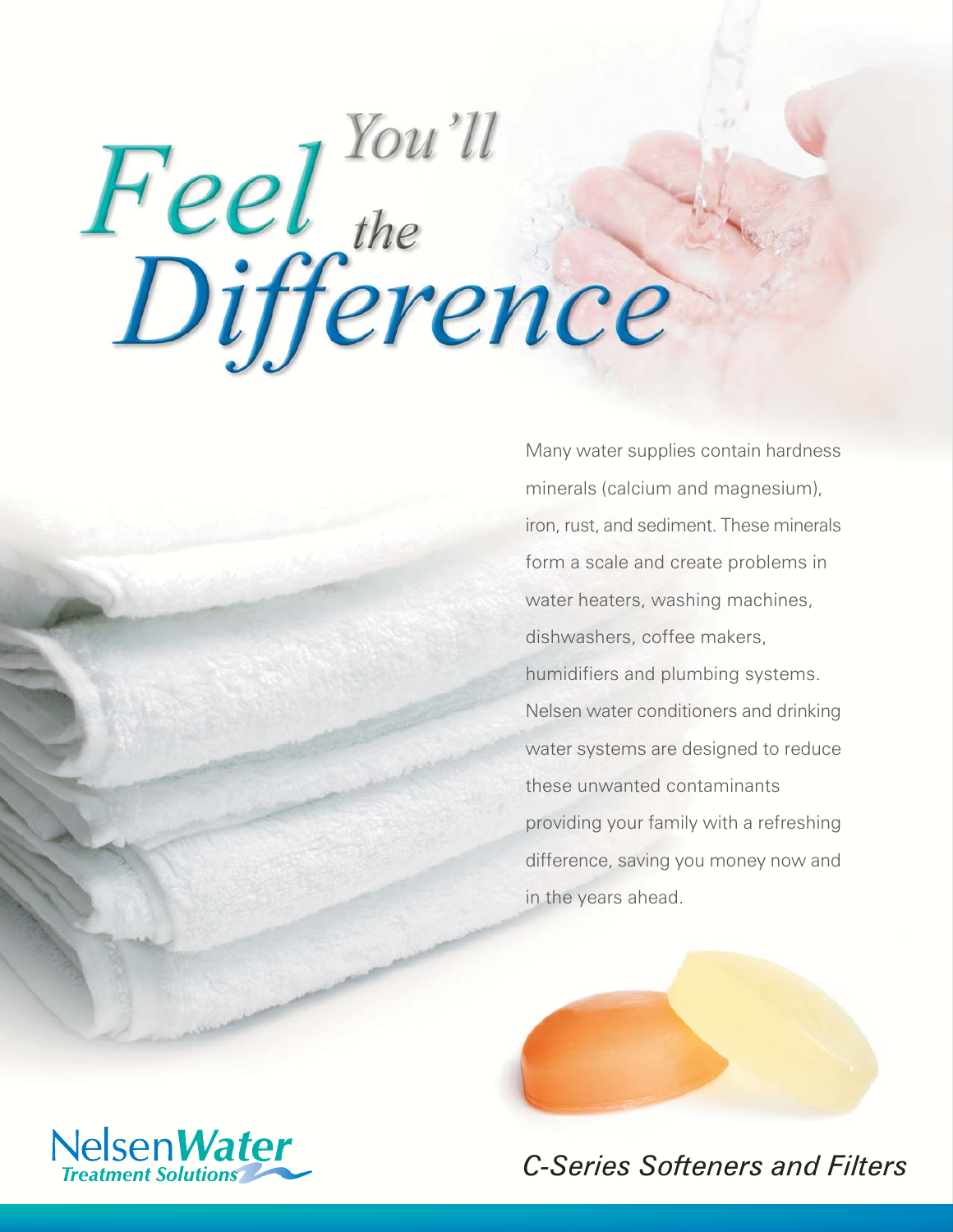# Benefits <sub>of a</sub> Nelsen<br>Water Treatment System



In the Bathroom: Your soap and shampoo will lather better. Your hair and skin will feel noticeably cleaner, softer and not as dry. Additionally, there will be no soap scum or mineral deposits to clean off sinks, showers, tub and toilets.

In the Kitchen: Dishes will clean up more easily, and be spot-free, without the gray film glass gets when etched by mineral laden wear. Plus hands will feel softer and look better.



In the Laundry: Clothes will be softer, cleaner, whiter, and brighter. Plus they will last longer. Using soft water and pure soap products increases the life of clothing, towels and linens up to 33%. Without hard water service issues, washing machines will last longer, too.

**Plumbing and Appliances:** Appliances that use water will last longer and run better. Why? Because hot water



heaters, washing machines and dishwashers using hard water can wear out 30% faster.

Over time, soft water savings can really add up. For instance, conditioned water not only delivers greater washing power, it reduces the amount of soap you need to use by up to 70%. In fact, the Bureau of Statistics found that between 17 and 20.8 cents of every dollar are spent on cleaning products. Soft water can reduce that bill by up to 65%. It can also eliminate extra rinse cycles and hot water. Plus using less detergent, household cleaners and chemicals is better for the environment.



# **C-Series Softeners**

Nelsen brand water conditioners and filtration products have been providing homeowners with the best water treatment solutions for more than 50 years. Working with the professional water treatment dealer, your new Nelsen water treatment system will fit your exact needs and provide you with years of quality, conditioned water.

### The C Series Control Valve

The C Series control valve has been engineered to provide years of trouble-free service. The key to the exceptional quality of the C Series control valve is in the state-of-art design. The C Series valve is one of the most advanced controls available.

### **Important features:**

- Solid state microprocessor with easy access front panel settings
- Three modes of operation meter immediate, meter delayed, or time clock delayed
- •Double backwash feature, offers optimum regeneration, cleaning ability, and efficiency
- •36 selectable pre-programmed regeneration cycles

• Days override feature 1 - 28 day's available

• Backwash and brining ability to 21" diameter tanks C-Series Electronic • Downflow/upflow **Meter Valve** 

**Conditioning Systems** High quality, cation water softener exchange resin. Tough, high density polyethylene salt storage tank. **Optional Bypass** Additional features available to match any decor. Full five year control valve warranty, ten year tank warranty. Electricity cost per month is approximately 10 cents.

regeneration

• Stores system

configuration and operation data in non volatile memory

- Capacitor back-up with two-hour power carry over
- •12 volt transformer provides safe and easy installation
- Control valve design provides optimum service and backwash rates

• Treated water regenerant refill

## **Additional Features Of the Nelsen Brand Water**